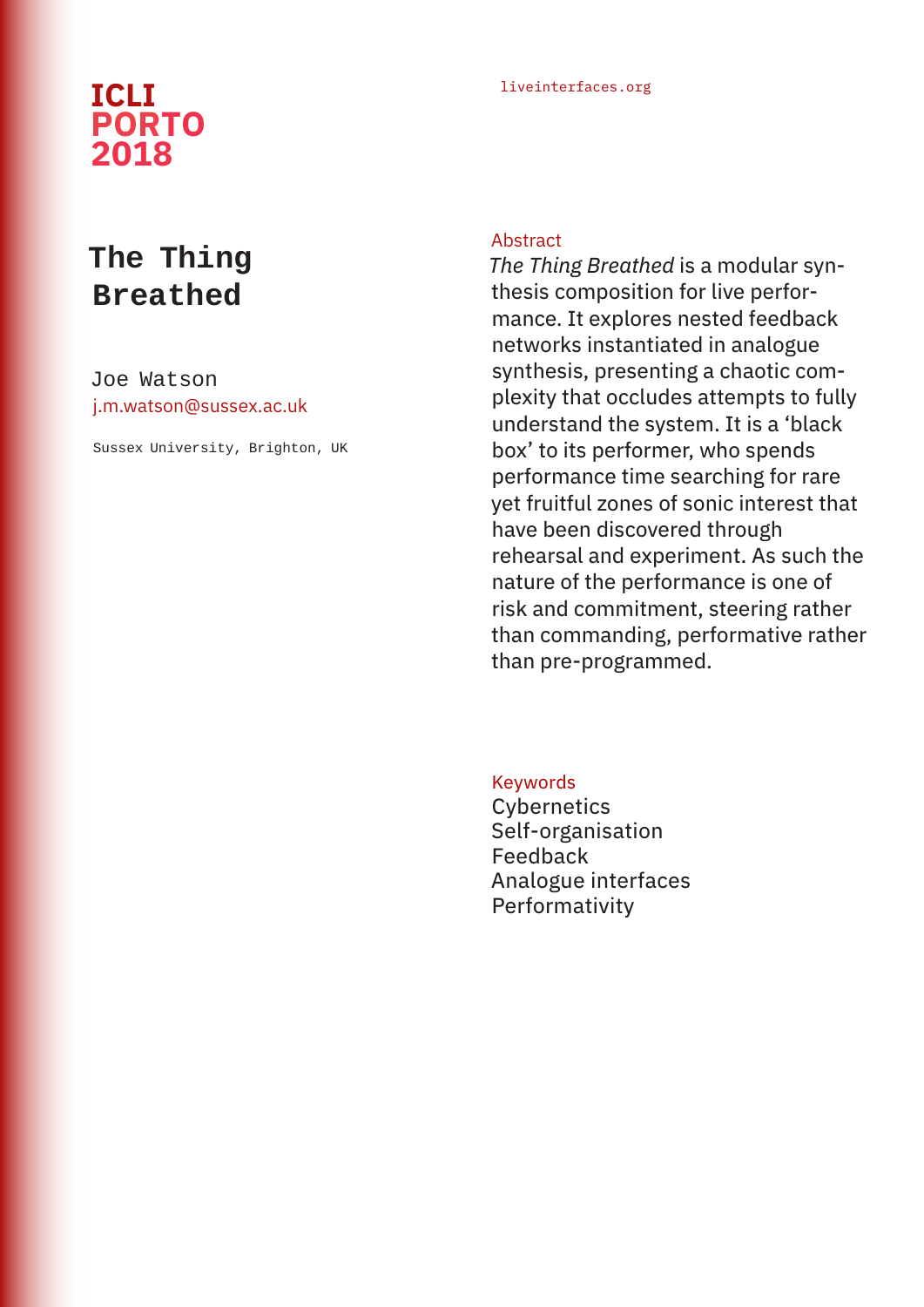### **Introduction**

*The Thing Breathed* is a modular synthesis composition for live performance. It was performed five times in 2015 at various locations in and around Brighton, UK. The piece has been dusted off for ICLI2018 because its artistic and scholarly concerns resonate with many of those of the conference, and, since the improvisatory nature of the performance means that each performance is unique, it is hoped that a fresh setting and an audience of critical but likeminded interface enthusiasts will breathe new life into the thing.

### **1.Artistic and scholarly context**

Admittedly, we enter into a strange world, continually evolving but continually conserving all that has gone on, as fractal traces. It is, for all that a very beautiful world, at least insofar as I am able to glimpse it. (Pask 1992, 57)

*The Thing Breathed* is a performative<sup>1</sup> modular synthesis environment built around complex, nested feedback networks. The genesis of this work coincided with my first blush of excitement researching cybernetics, but also carried over concerns from the previous stage of PhD practice, centered on *musique concrète* and tape-music installation, such as alternatives to ubiquitous digital technologies, embodied cognition, gesture and ergonomics, and physical, resistant materiality. The initial modular synthesis work addressed a concept central to cybernetics, that of self-organising systems,<sup>2</sup> through attempts to build 'self-generating' patches, as they are known in the modular synthesis community: setups that 'play themselves', without the need for human intervention, while maintaining sonic interest, such as Douglas Leedy's *Entropical Paradise*, documented and discussed at length in Strange (1983, 244-247). 3 British cybernetician Gordon Pask defined self-organising systems thus: "any system with a behavior

 1 See Karen Barad on performativity: "Unlike representationalism, which positions us above or outside the world we allegedly merely reflect on, a performative account insists on understanding thinking, observing, and theorizing as practices of engagement with, and as part of, the world in which we have our being" (Barad 2007, 133).

2 "Self-organizing systems was perhaps the most visionary subfield of cybernetics research" (Cariani 2017, 121). 3 Strange calls such systems "self-playing dream mathat becomes more ordered (according to some vague criterion or other) is called a 'self-organizing system'" (Pask 1964, 110). Early in his career he noted that "naturally occurring networks, of interest because they have a self-organizing character, are, for example, a marsh, a colony of micro-organisms, a research team, and a man" (Pask 1959, 232).

After initial experimental work in this area it became clear that a fully self-generating system was unsatisfactory, and a performer *would* be necessary, though intervention could be minimal at times. In practice, wholly autonomous self-generating patches tend not to be self-organising: once they are set in motion they do not exhibit an increase in order. Though 'order' (from some perspective or another) may well ebb and flow in such pieces, and this may be a significant part of the piece's interest, over a sustained period order will tend to even out, and the piece will not demonstrate evolution or adaptation to a changing world. In general, the self-organising aspect of a self-generating patch will be in the initial 'discovery' stage, putting the system together, a long, often circuitous process whose goal-directed nature encourages evolution (though the desired state of 'sustained sonic interest' is necessarily subjective and goals are under-specified). In *The Thing Breathed* the performer is necessary to move between the zones of sonic interest, zones that are often hard to come across, but that burnt themselves into my musical memory as I conversed with the system. The search process – effected through twisting knobs, moving faders and listening – became the piece: how to move from one interesting area to another and form a satisfying structure, all the while subject to the contingency and scrutiny of a live audience.

Even though I put this system together and perform with it, patching cables and turning knobs,<sup>4</sup> the locus of the multi-way interaction is a black box<sup>5</sup> to me, and I cannot directly impose my

chine[s]" (Strange 1983, 244).

<sup>4 &#</sup>x27;Wiggling', as the denizens of Muff Wiggler, the pre-eminent modular synthesis forum, would say.

<sup>5 &</sup>quot;The black box is a way of saying we cannot know what goes on inside any system, we have only our descriptions of behaviours we set up and observe: and when we find regularities, it is in the behaviours of the black box vis-à-vis our observation and interpretation as and when we interact with it" (Glanville, 2001b, 654).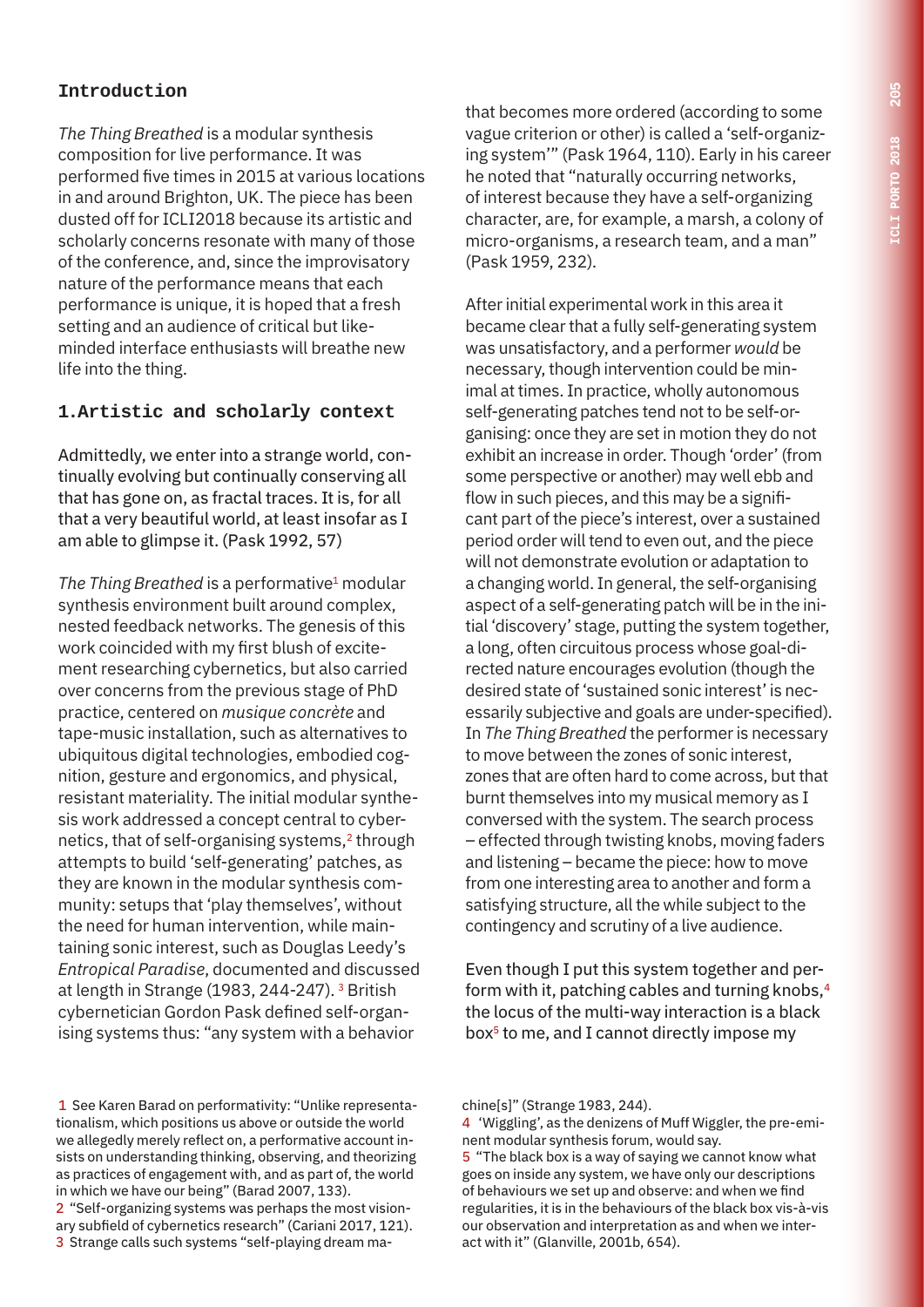will on the system; I cannot directly 'write' the result I desire. I have to work with it, coaxing fruitful zones of exploration. It means accepting the limitations of the equipment; going with the grain of the materials at hand rather than trying to subject the material medium to the will, the score, the plan, the program. In this way, the interaction feels more like a conversation, and we must learn each other's tolerances and predilections in order to reach some form of consensus. Of course, being the one who will be the final arbiter of consensus, I have an important element of control in the relationship, but if the questions asked are about the machine's fitness for autonomous operation, then we have a chance, through sound, to explore control itself, and the nature of the devolution of control in human-machine interaction. These are notably cybernetic concerns, and the point is that they can only be addressed through a performative unfolding of the system, since the complex nature of the feedback network precludes analytical penetration, resists being separated out into constituent parts, and makes pre-programming an intricate, unpredictable balance of memory and contingency. In ongoing interaction one must allow the machine its agency, one must let it be as it becomes.

*The Thing Breathed* addresses areas which are currently, for the most part, addressed through conventional computation: A-life concerns like emergence, adaptation, and of course, liveliness itself; cybernetic concerns like boundaries of systems, signal flow, feedback, and of course, self-organisation. It is an interest in performative emergence through play with the world, and a desire for fluidity of boundaries in musical systems through complex feedback interaction, that leads to the use of analogue modular synthesis. Truly complex and fascinating zones of sounding behaviour can be reached through the interconnection of relatively few, simple modular elements, and in my interaction with the system I'm twisting knobs, patching cables, and often just listening. I find this tactile/audile ergonomics preferable to the interface of the computer, where listening is so often accompanied by look-

ing. I like that my modular systems don't have a screen. Also, and crucially for me, as a musician creating performance systems, there is no lag as processing happens, because all processing is concurrent. There is no sequential ordering of constituent parts or events, there are no interrupt routines. There is a flow and a coming into being. Of course, the  $A/D^6$  - processing - D/A lag is a byproduct of one of digital audio's huge strengths - if you can make recorded sound (almost) immediately available for manipulation, then you have a very powerful system for having a conversation with a processed historical version of your own sound making, and much excellent electro-acoustic music has been made in this vein. But if you are more interested in the bringing into being of sound, and a direct, concurrent interaction with that becoming, then this lag can present some serious problems. *The Thing Breathed* is a performative response to such issues.

6 Analogue to digital conversion.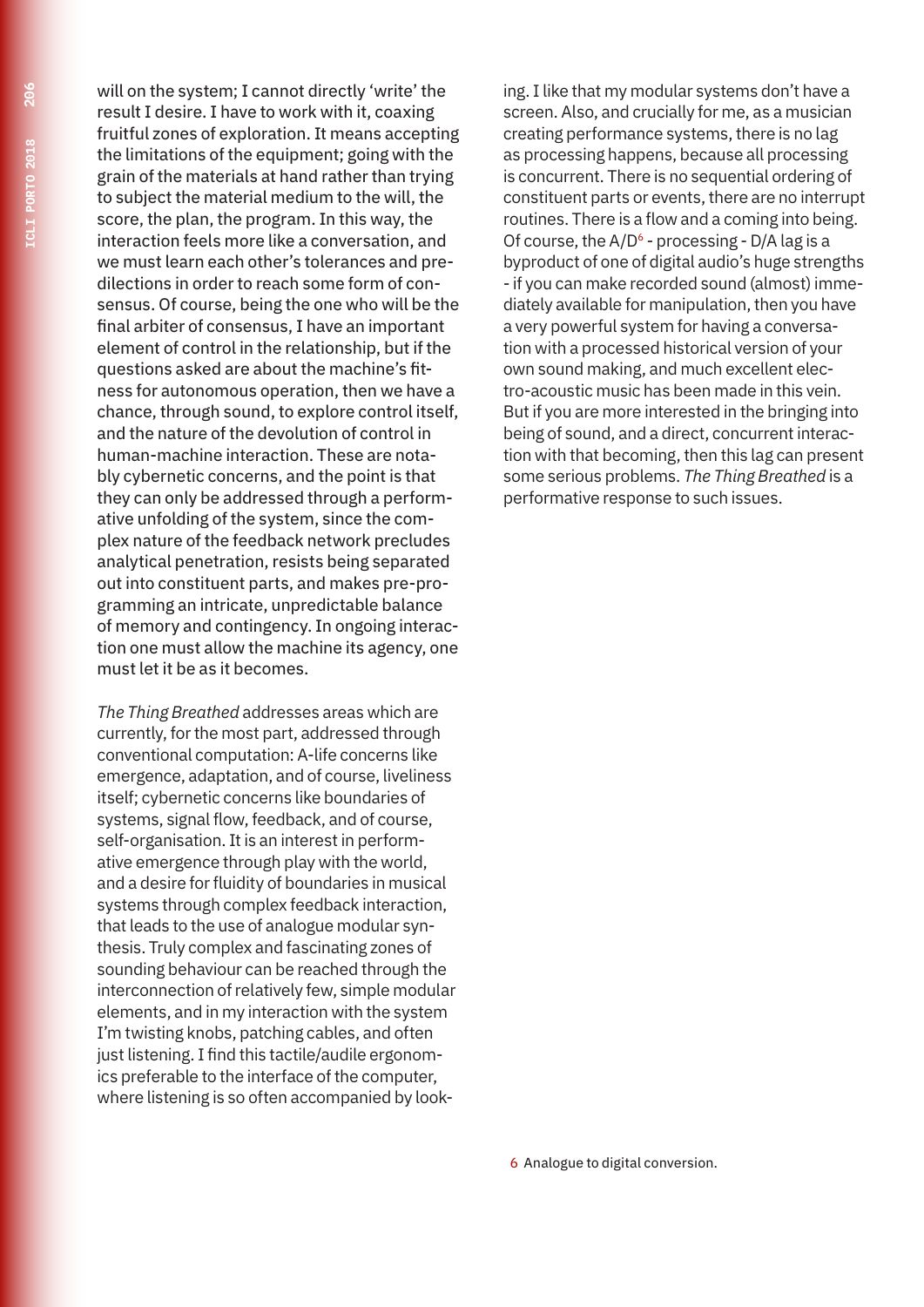#### **2.Technical details and documentation**



*Figure 1. Schematic diagram of the modular system denoting functional blocks and signal flow*

Documentation from two of the performances from 2015 can be found here:

Video: https://www.youtube.com/ watch?v=H8LlbtgdB5M

Audio: https://soundcloud.com/user-551299121/the-thing-breathed-church-ofmodular

Review and interview with the composer after the first performance: http://aestheticsynthetic.com/interviews/joewatsonelectronicmusicperformance/